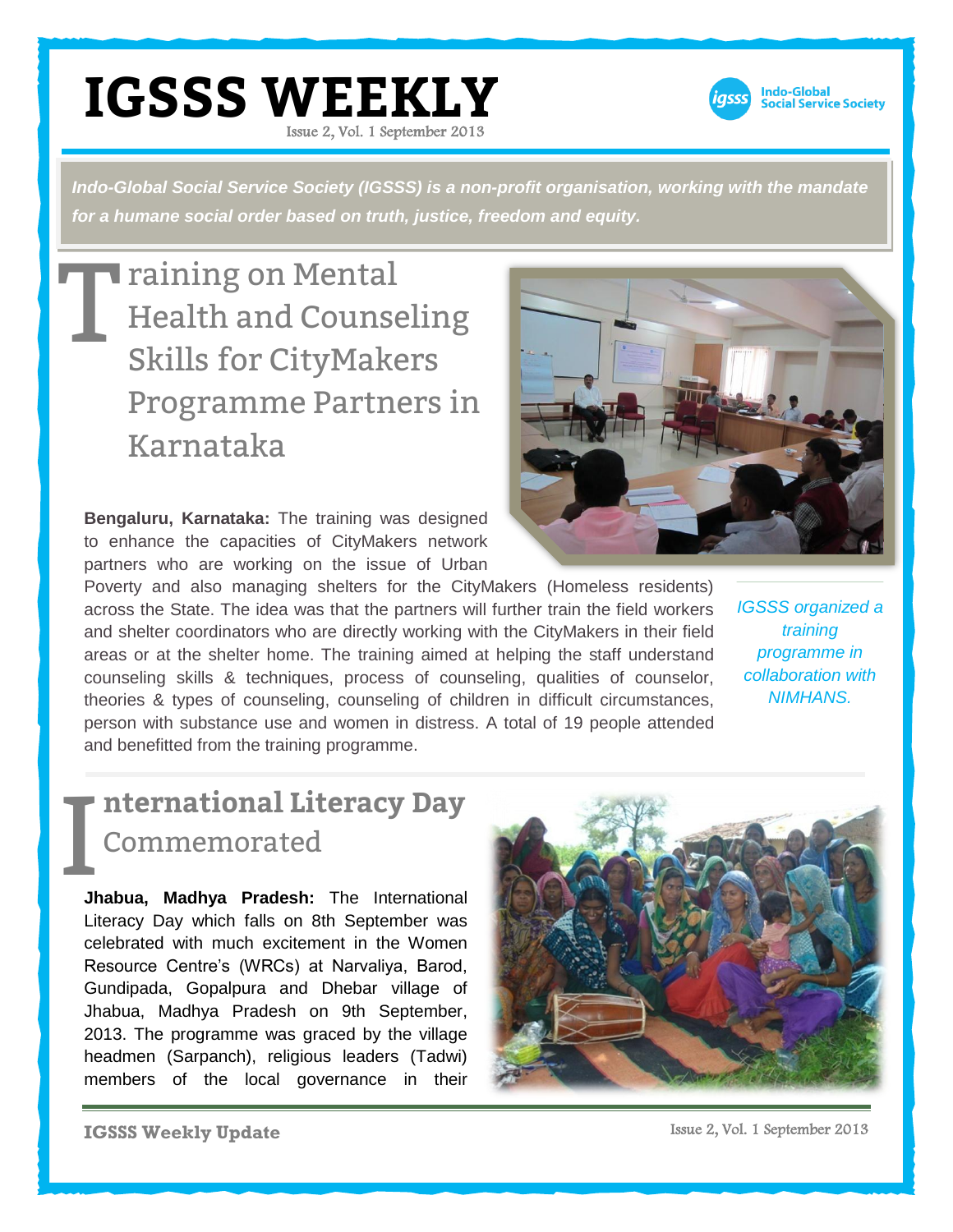

respective villages and in total 254 people attended the celebrations.

During the programme, the women shared their understanding that the International Literacy Day is celebrated to spread the awareness on Adult Literacy and Education. They further shared about the significant changes brought about in their lives after attending the functional literacy classes, sessions on Legal Literacy and knowledge on improved agricultural techniques. This has helped women gain control over their engagements with the outside world as well as negotiate the demands of their daily living better.

Several events such as best handwriting, drawing and singing competitions were also held during the occasion.

## apacity building Workshop for NGO Partners C



**Lucknow, Uttar Pradesh:** A three-day Capacity Building Workshop was organised from 5 – 7 September, 2013, for the NGO partners under the CityMakers Programme. Around 12 partner organisations - SJSS (Delhi), LAXMI (Ghaziabad), Manav

Sewa Sanstha (Agra), PACE (Lucknow), AKAJSS (Allahabad), AVS (Muzzafarpur), STEP (Guwahati), Sabuj Sangha (Kolkata), GUIDE (Vijaywada), BUILD (Mumbai), PARASPARA Trust (Bangalore) and St. Xaviers Nonformal Education Society (Ahmedabad) attended the programme.



Significant sessions on varied topics such as the challenges faced by the Street Vendors, importance of Networking and Advocacy with regard to the Right to Shelter and the issue of homelessness, building perspective on housing rights and community led action, engaging legislators concerning Right to Shelter and understanding health related vulnerabilities of homeless communities and approaches to deal with were debated and discussed.

This workshop helped in developing a deeper insight on the issues concerning CityMakers and a roadmap with regard to the implementation of the programme in their own cities.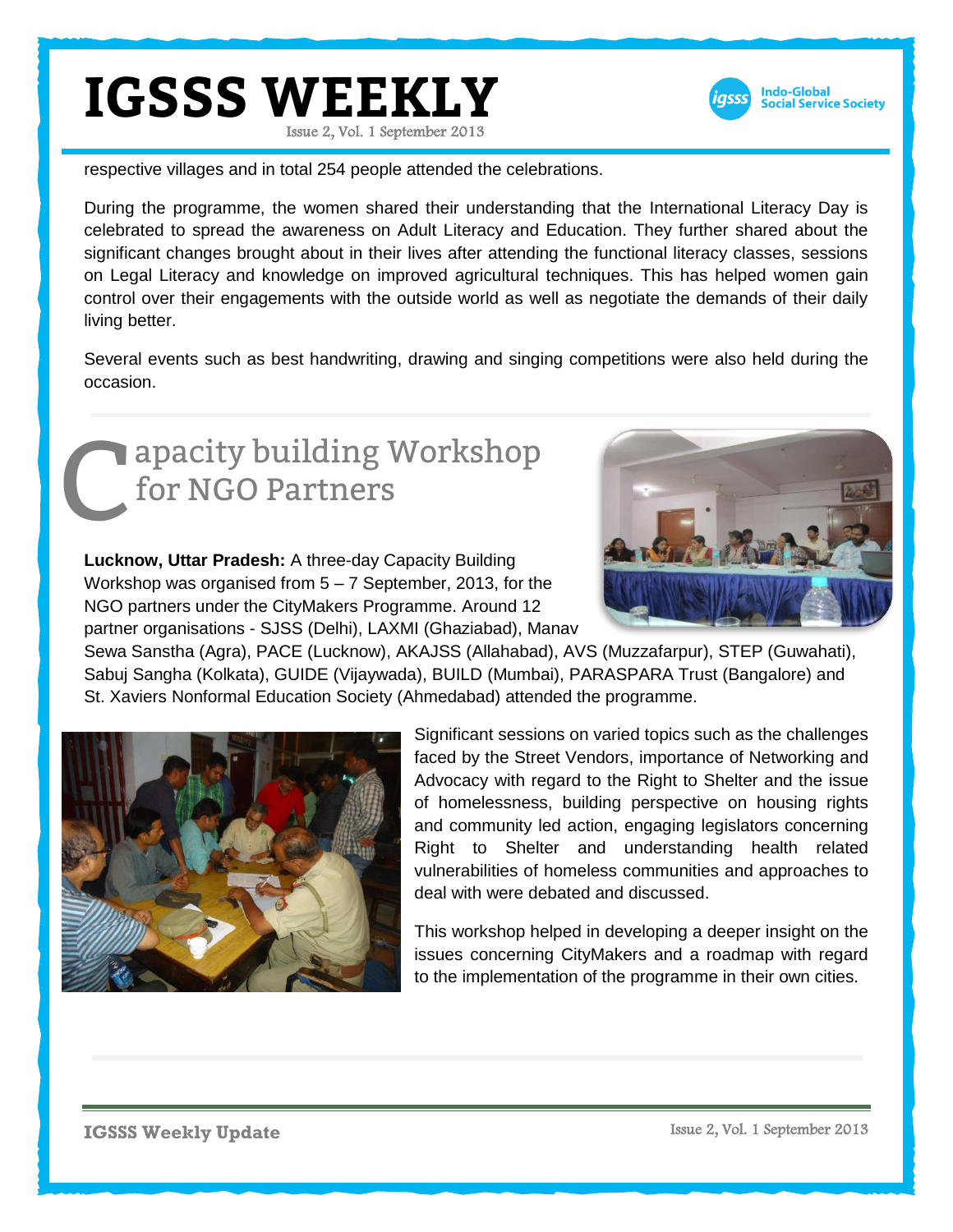

**International Literacy Day**

# **RECLAIMING Space:** Sunki Ben's Story

**Special**

*By: Prashant Thorat, Project Coordinator – Gender Programme, Jhabua Tulika Jha, Executive, Gender Mainstreaming, New Delhi*

Sunki Ben, from Barod village, Jhabua, shared that she previously owned a piece of land but after the death of her husband, his relatives conspired with the Patwari and captured her small homestead. As she had no source of income, this only precipitated her decline into poverty. At this juncture, she met women from her hamlet who were attending the literacy classes being facilitated in her village by IGSSS. Hearing their positive experiences, she was encouraged to join the classes. After attending the literacy classes for a certain period, she grew in confidence and was emboldened to share her experience of losing her land with the rest of the group members at a legal literacy session. She found out about the legal procedure through which she could begin processes of reclaiming her land and filed a complaint at the Tehsil office. The Tehsildar ordered the Patwari to immediately register the land in the name of Sunki Ben. But when she met with Patwari, he assumed that she was illiterate and hence resourceless, and started pressurizing her to pay him money. Sunki stood her ground and told him to do his duty, as per the order of the Tehsildar. She also warned him that if he failed to comply, she would call the Collector and register a complaint against him.

The Patwari was shocked and surprised to hear this from Sunki Ben and retorted by saying that as an uneducated tribal woman, she should not be making such false claims. Sunki Ben then showed



him the number of the Collector and said that the Collector Madam herself had given out this number at a joint gathering with the women of the literacy group. She had said that she would be on call to address any violation that happened on the ground – and that Sunki Ben intended to make good on this offer. The Patwari backtracked and did the needful immediately.

This story of reclamation of rights is not only of hers alone – many women in Jhabua have found the courage to reclaim their own spaces and voices in the troubled context. A common refrain has been that literacy, for them, becomes the practice of freedom, the means by which they deal critically and creatively with reality and discover how to participate in the transformation of their world.

**IGSSS Weekly Update**